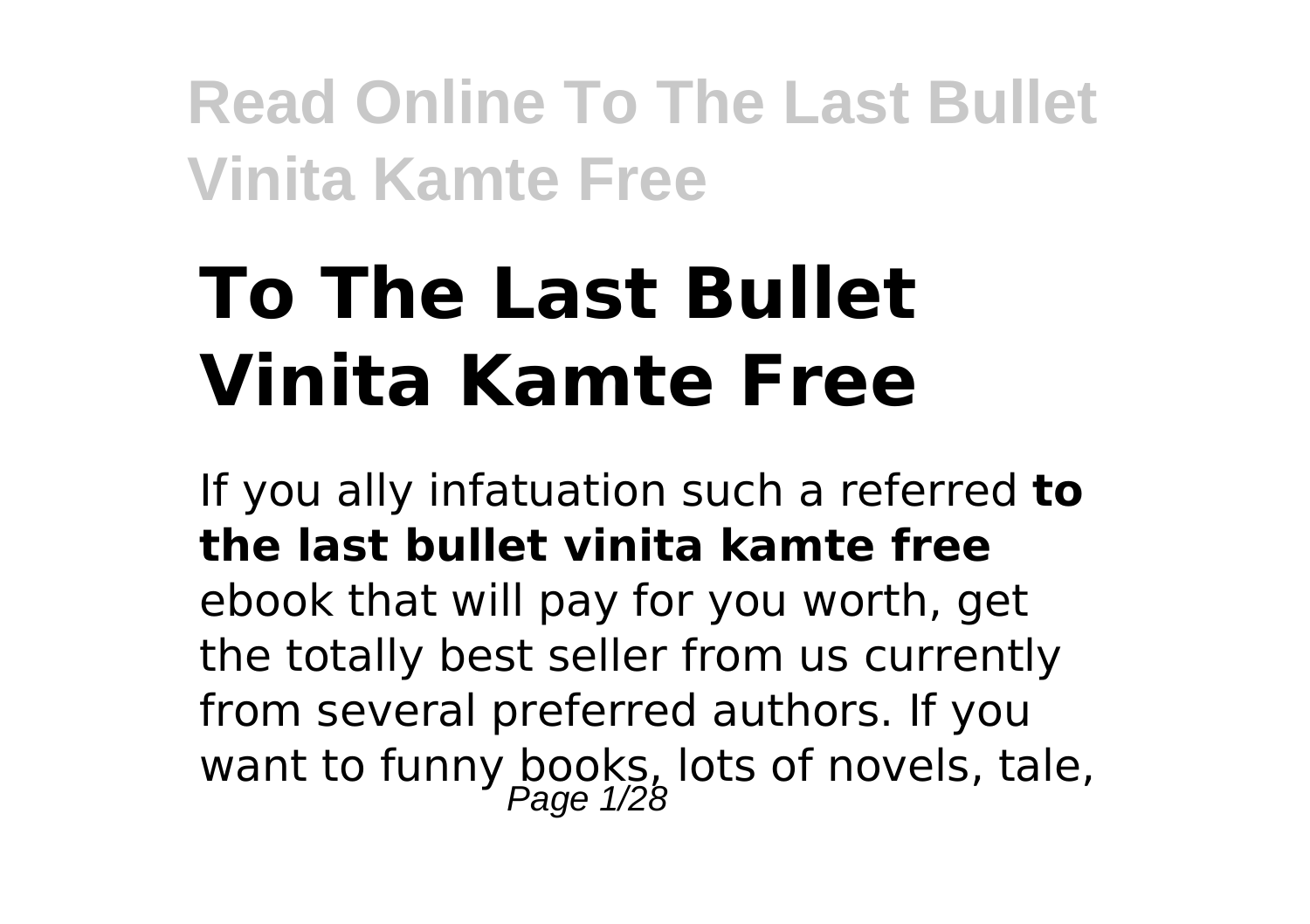jokes, and more fictions collections are also launched, from best seller to one of the most current released.

You may not be perplexed to enjoy every books collections to the last bullet vinita kamte free that we will utterly offer. It is not going on for the costs. It's just about what you craving currently.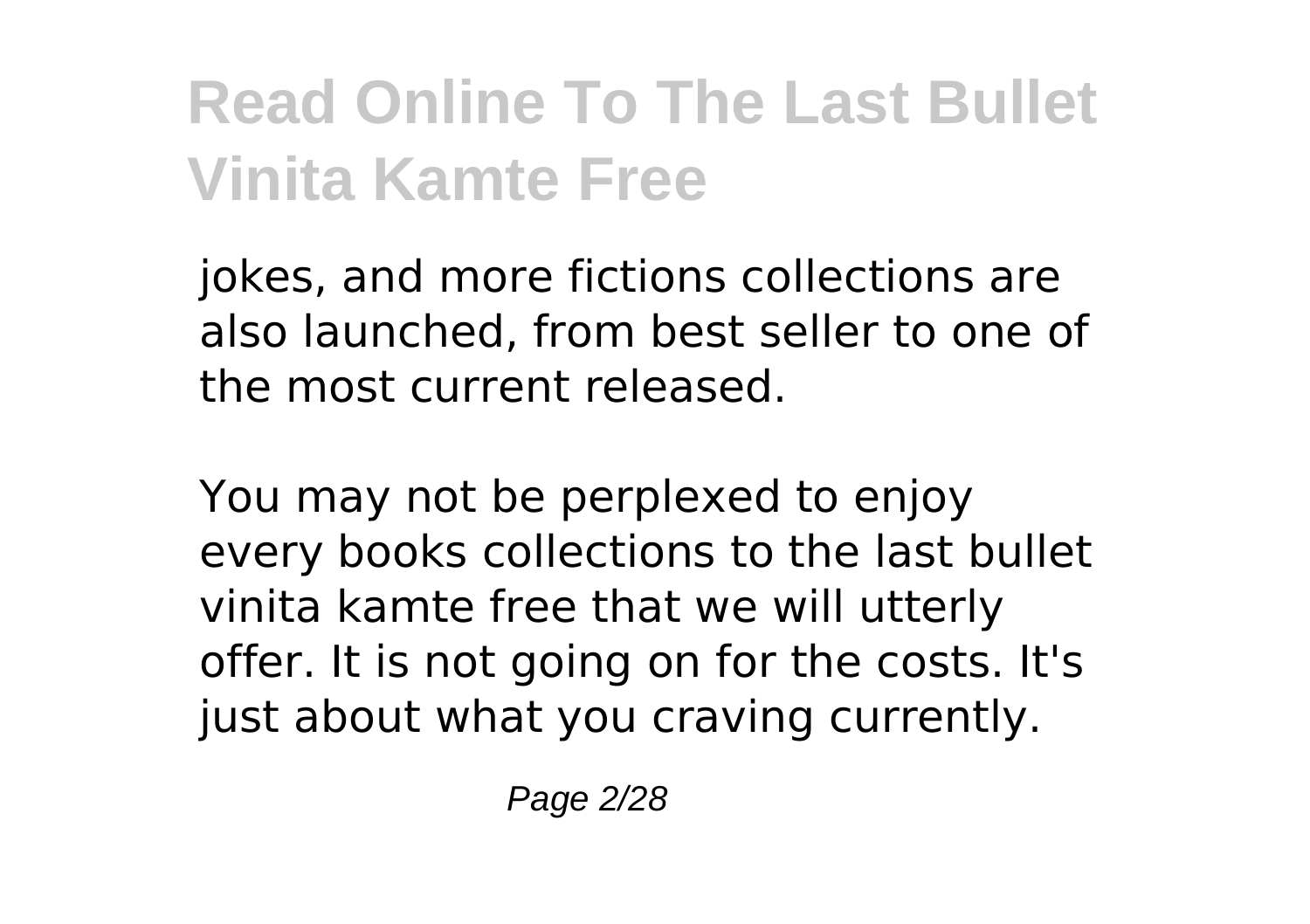This to the last bullet vinita kamte free, as one of the most involved sellers here will unquestionably be in the course of the best options to review.

Freebooksy is a free eBook blog that lists primarily free Kindle books but also has free Nook books as well. There's a new book listed at least once a day, but often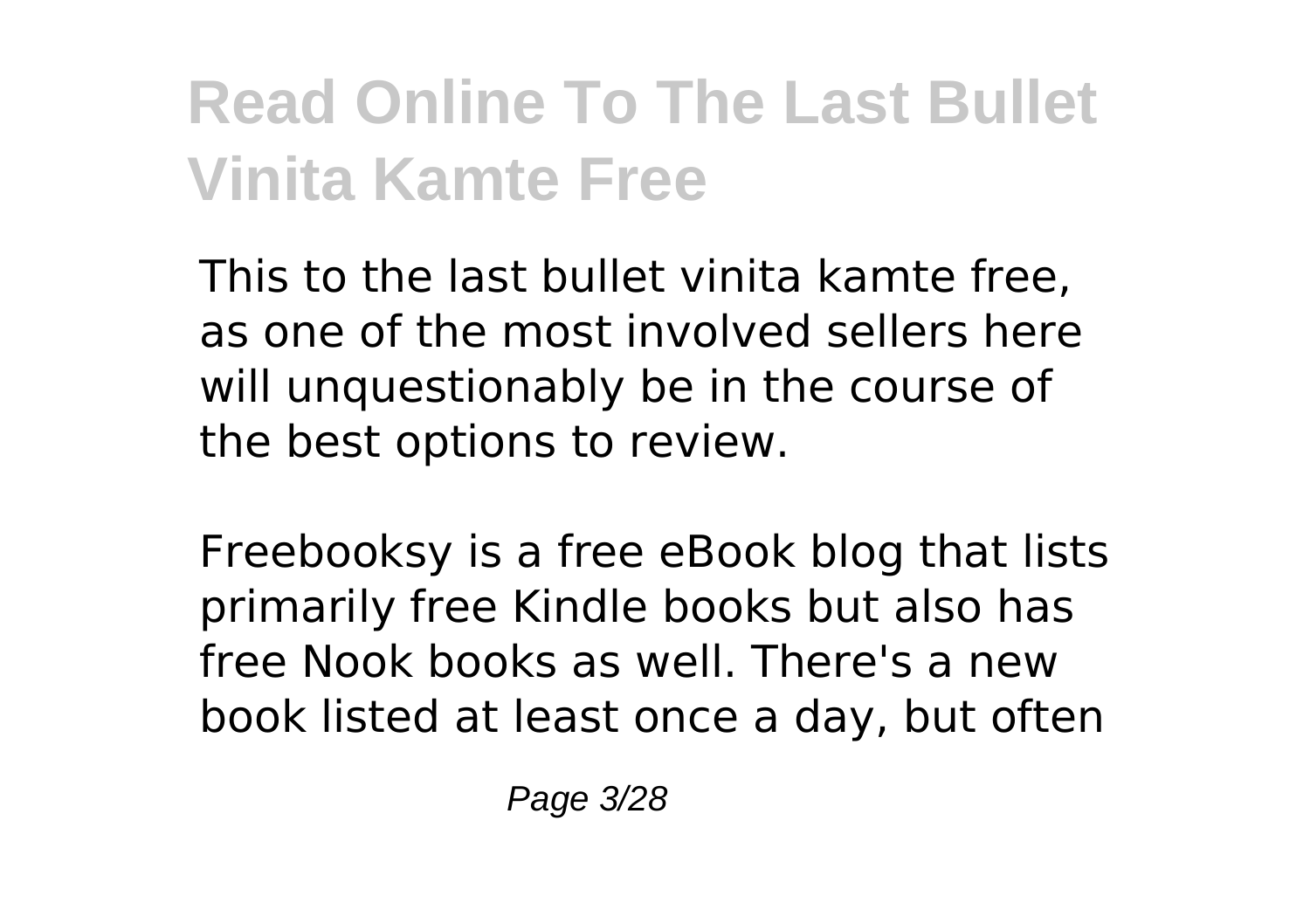times there are many listed in one day, and you can download one or all of them.

#### **To The Last Bullet Vinita**

(Vinita Deshmukh is consulting editor of Moneylife, an RTI activist and convener of the Pune Metro Jagruti Abhiyaan. She is the recipient of prestigious awards like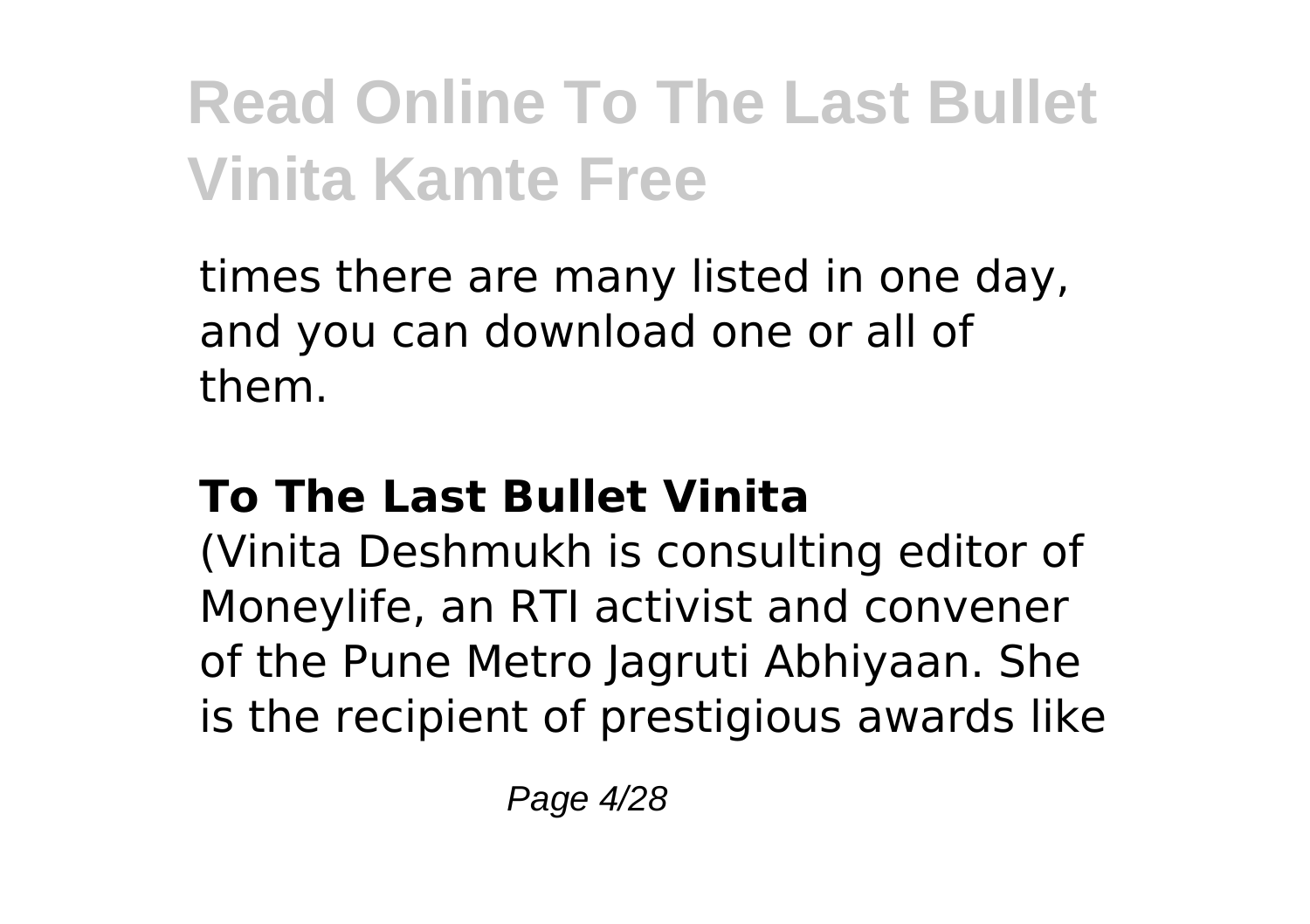the Statesman Award for Rural Reporting which she won twice in 1998 and 2005 and the Chameli Devi Jain award for outstanding media person for her investigation series on Dow Chemicals. She co-authored the book "To The Last Bullet ...

#### **RTI success stories officially**

Page 5/28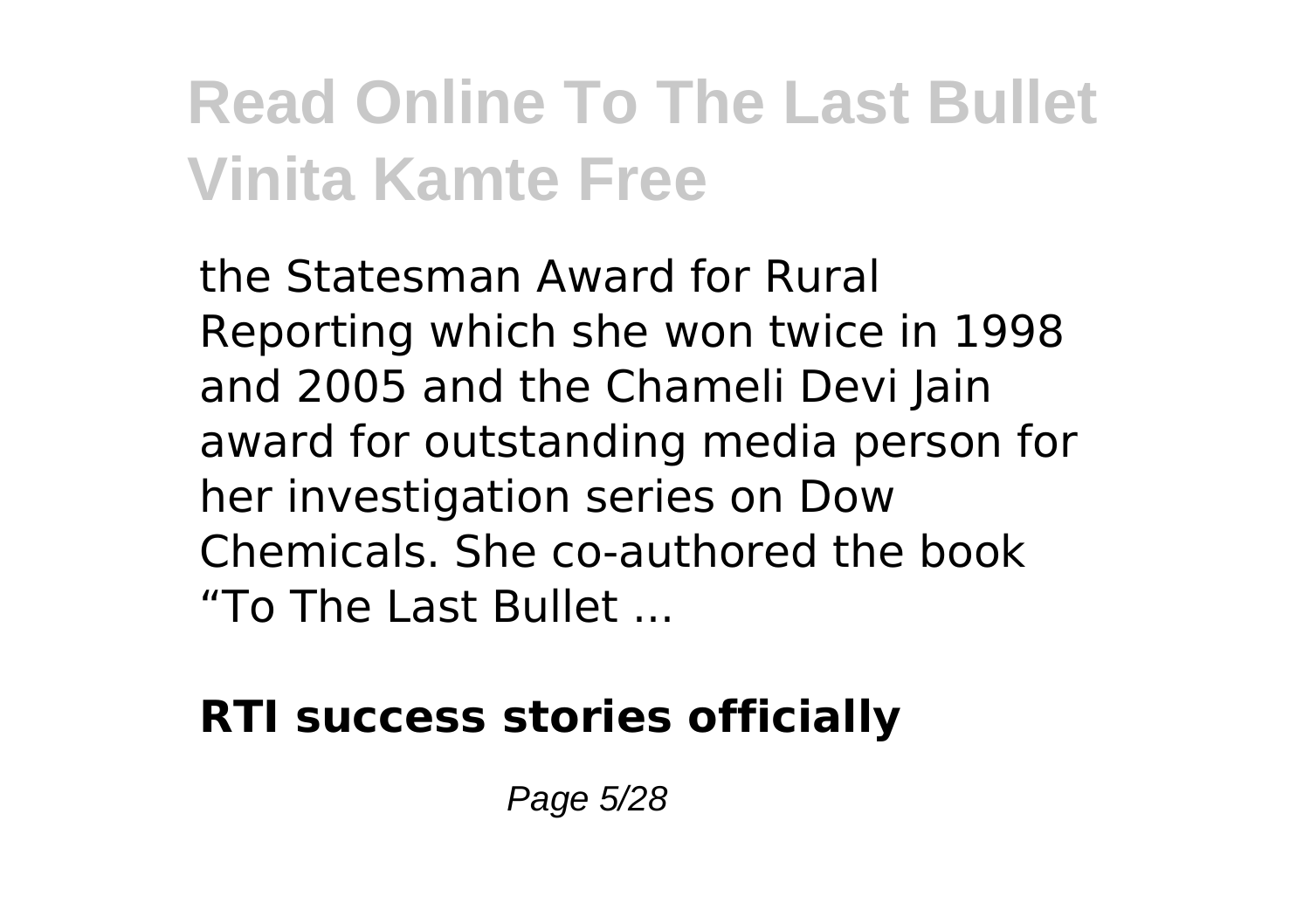#### **compiled for the first time** Personal background. The son of Lieutenant-Colonel Marutirao Narayanrao Kamte (August 22, 1929 – 13 January 2014) and his wife Kalpana. Ashok Kamte was born on 23 February 1965 in a Marathi family with a long tradition of police service. His greatgrandfather, Rao Bahadur Marutirao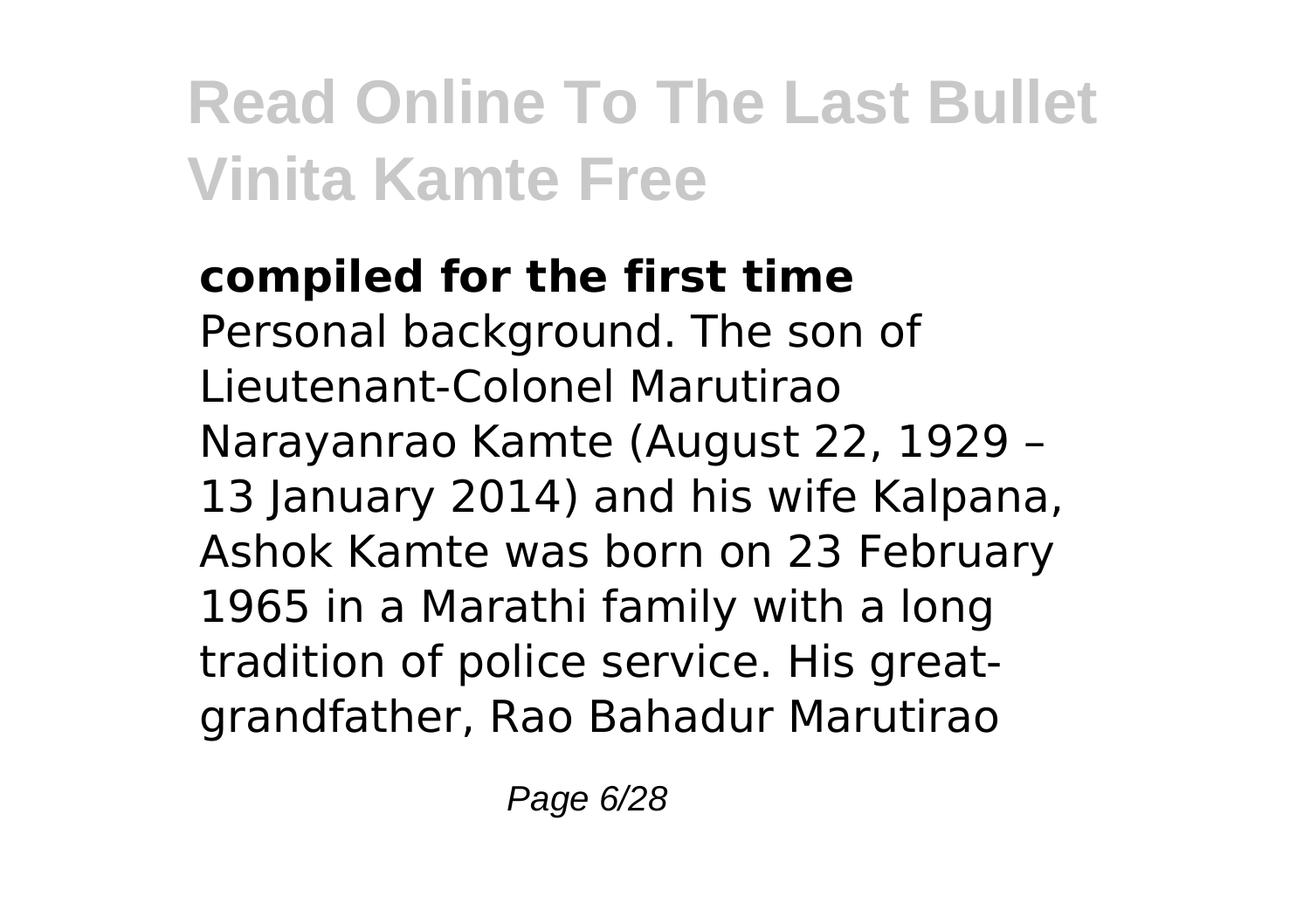Kamte KPM IPM, had served in the Indian Imperial Police from 1895 to 1923, while his grandfather Narayanrao ...

#### **Ashok Kamte - Wikipedia**

Vinita Flag & Apron, based in Vinita, OK, offers aprons, shirts, hats, and bandanas, as well as other consumer promotional and retail fabric products.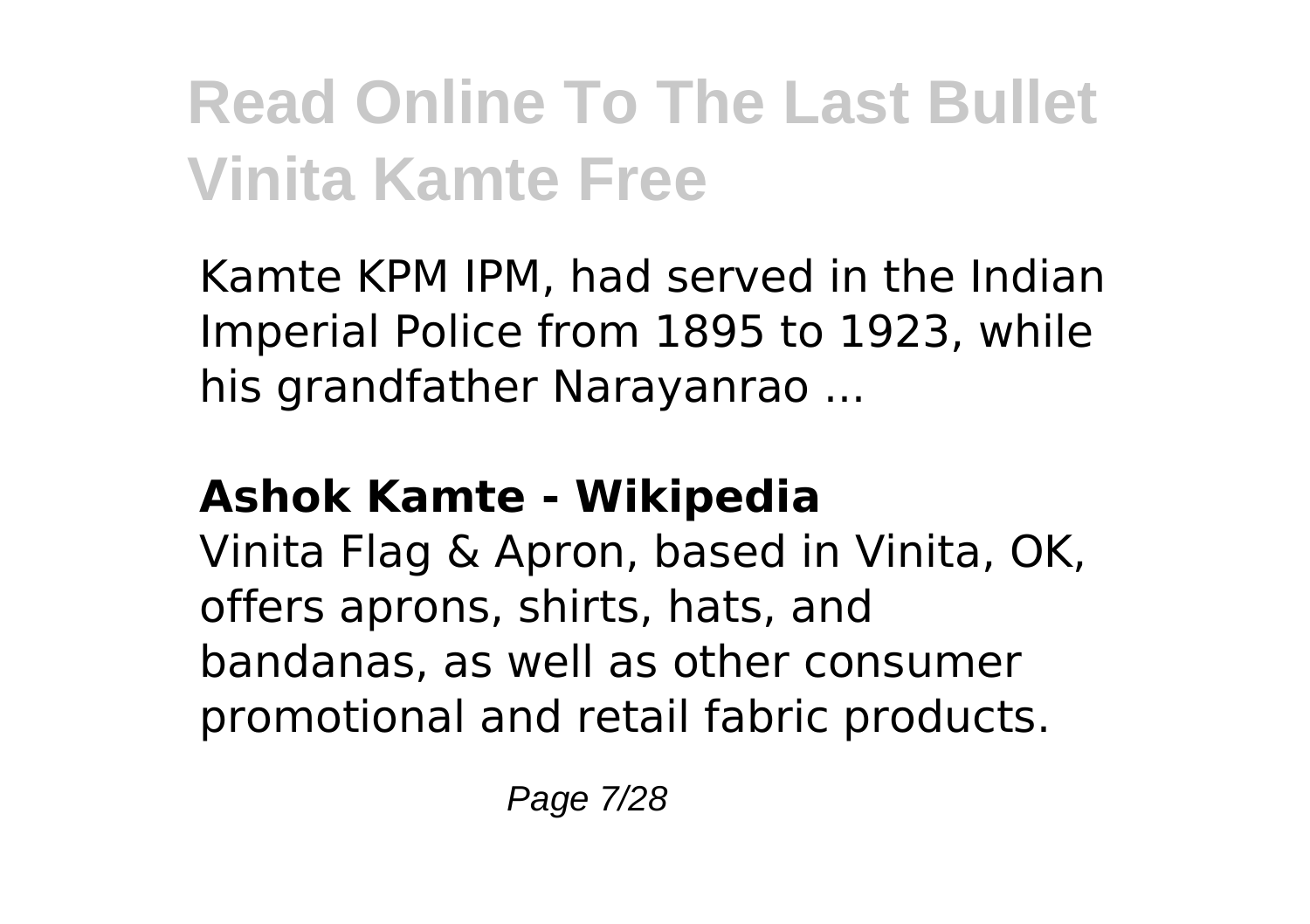The company also provides custom garment manufacturing for niche fabric products. Clean Room Depot, in Holbrook, NY, specializes in cleanroom products including reusable and disposable clothing. Their offerings include coveralls, lab coats and ...

#### **Top Clothing Manufacturers in the**

Page 8/28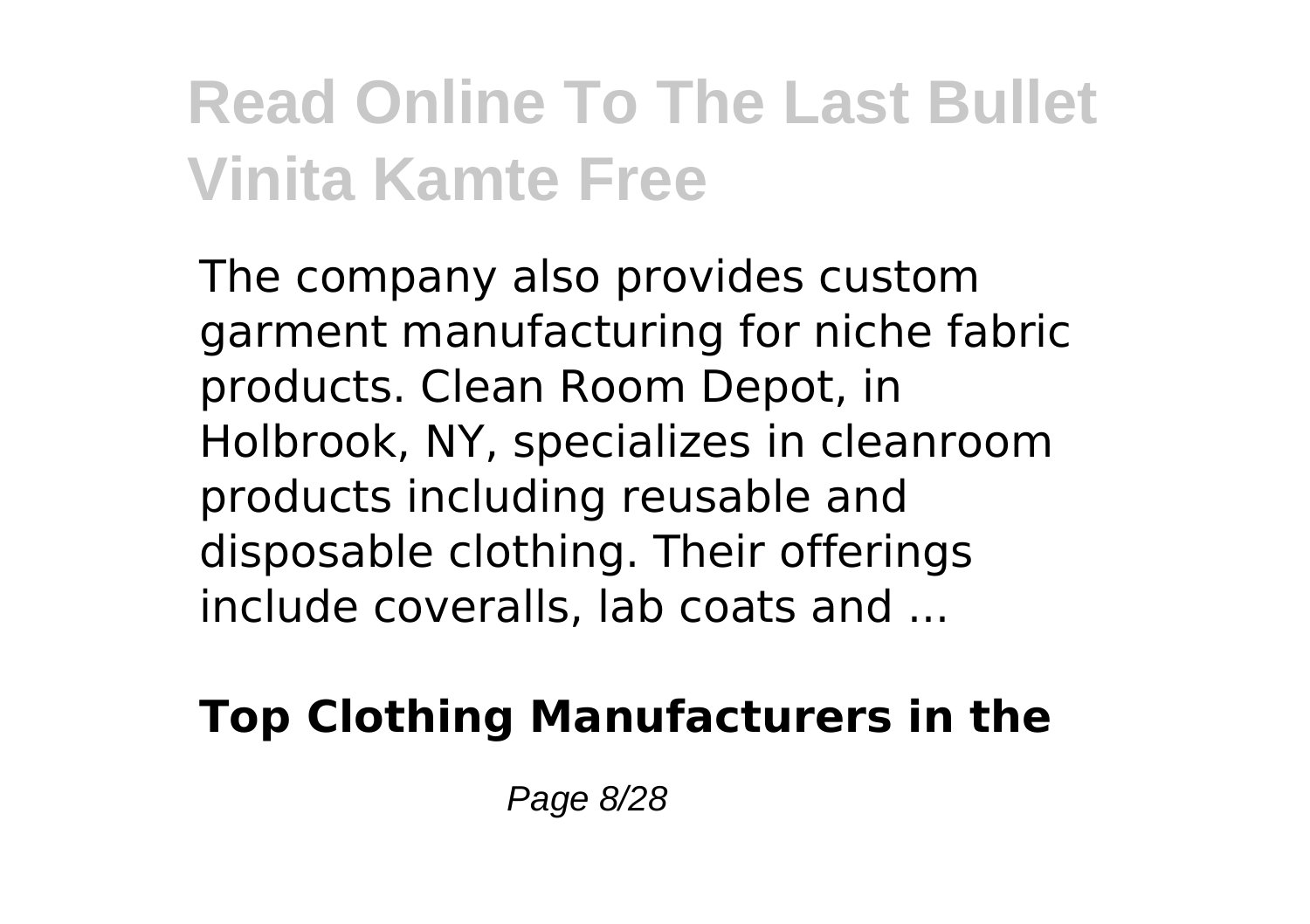#### **US - Thomasnet**

Myra Maybelle Shirley Reed Starr (February 5, 1848 – February 3, 1889), better known as Belle Starr, was an American outlaw who gained national notoriety after her violent death.. She associated with the James–Younger Gang and other outlaws. She was convicted of horse theft in 1883. She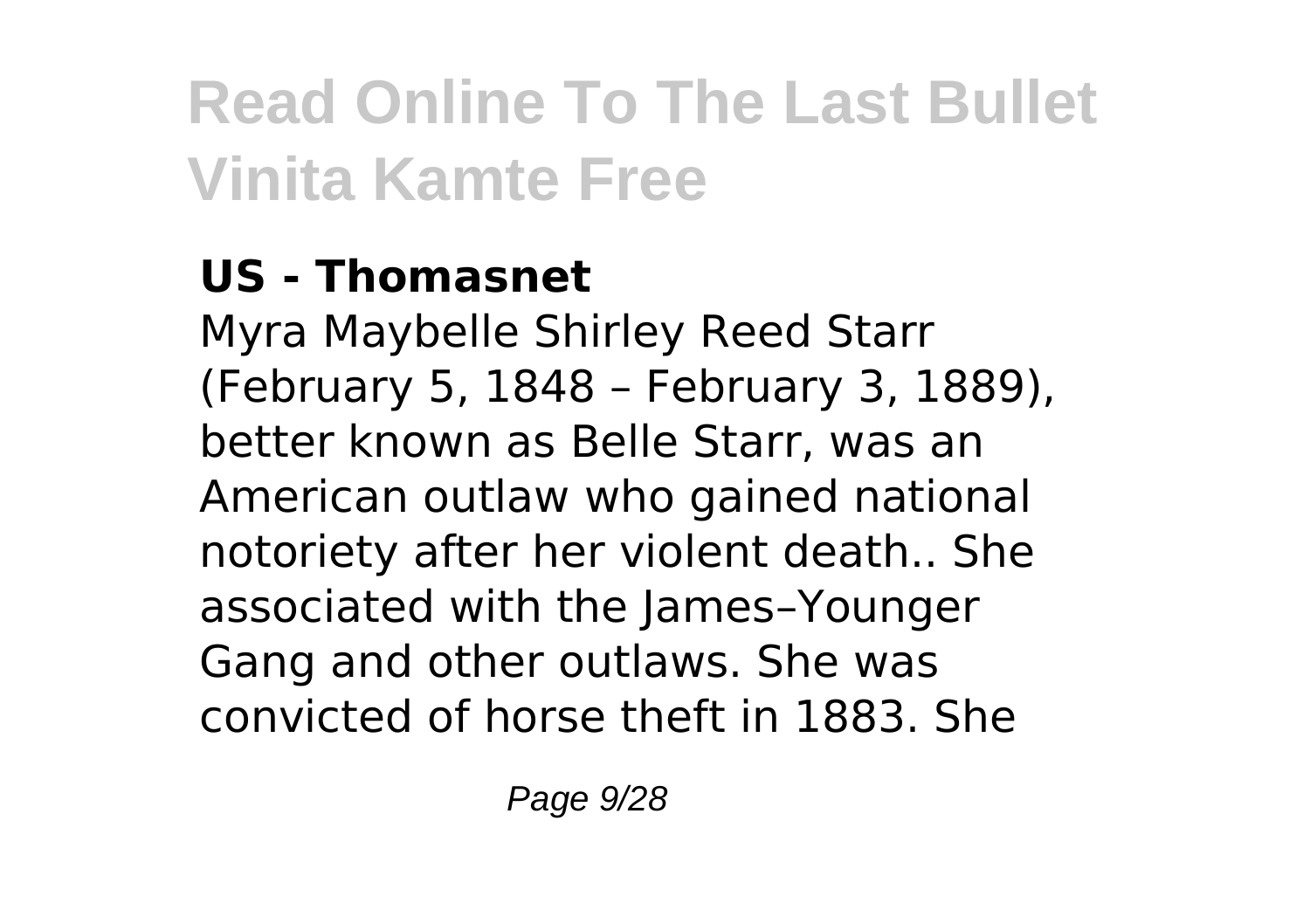was fatally shot in 1889 in a case that is still officially unsolved.

#### **Belle Starr - Wikipedia**

Writing weakness #4: Dodgy flow. Content that flows pulls readers smoothly from the first to the last word, without hiccups and hurdles. It's about the logical arrangement of information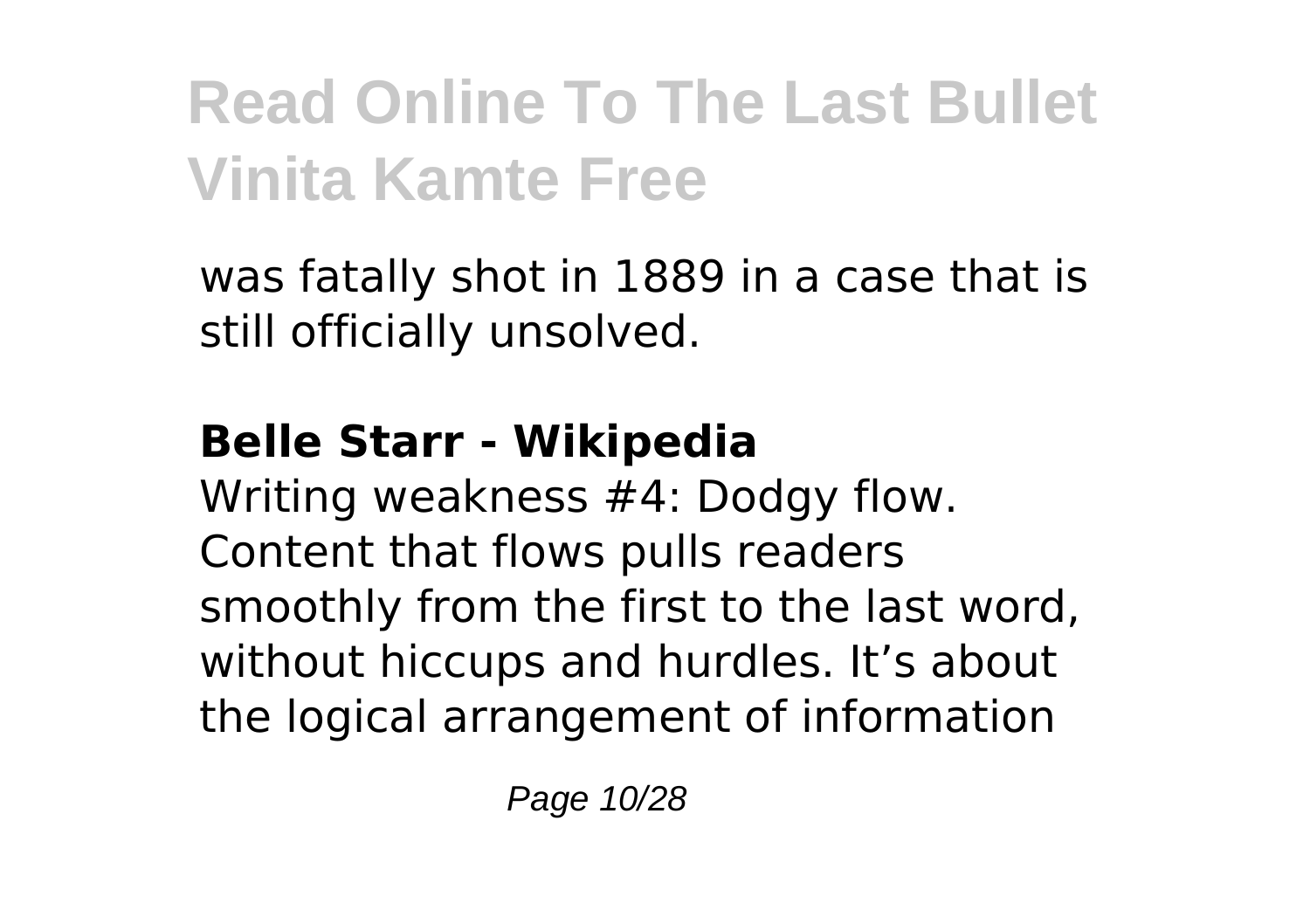and stories.

#### **8 Common Writing Weaknesses (How to Spot & Fix Them)**

In the Last 11 years Edward has been managing the Business Development & Technical Teams of various Building Material companies, handling products varying from Anchors, Installation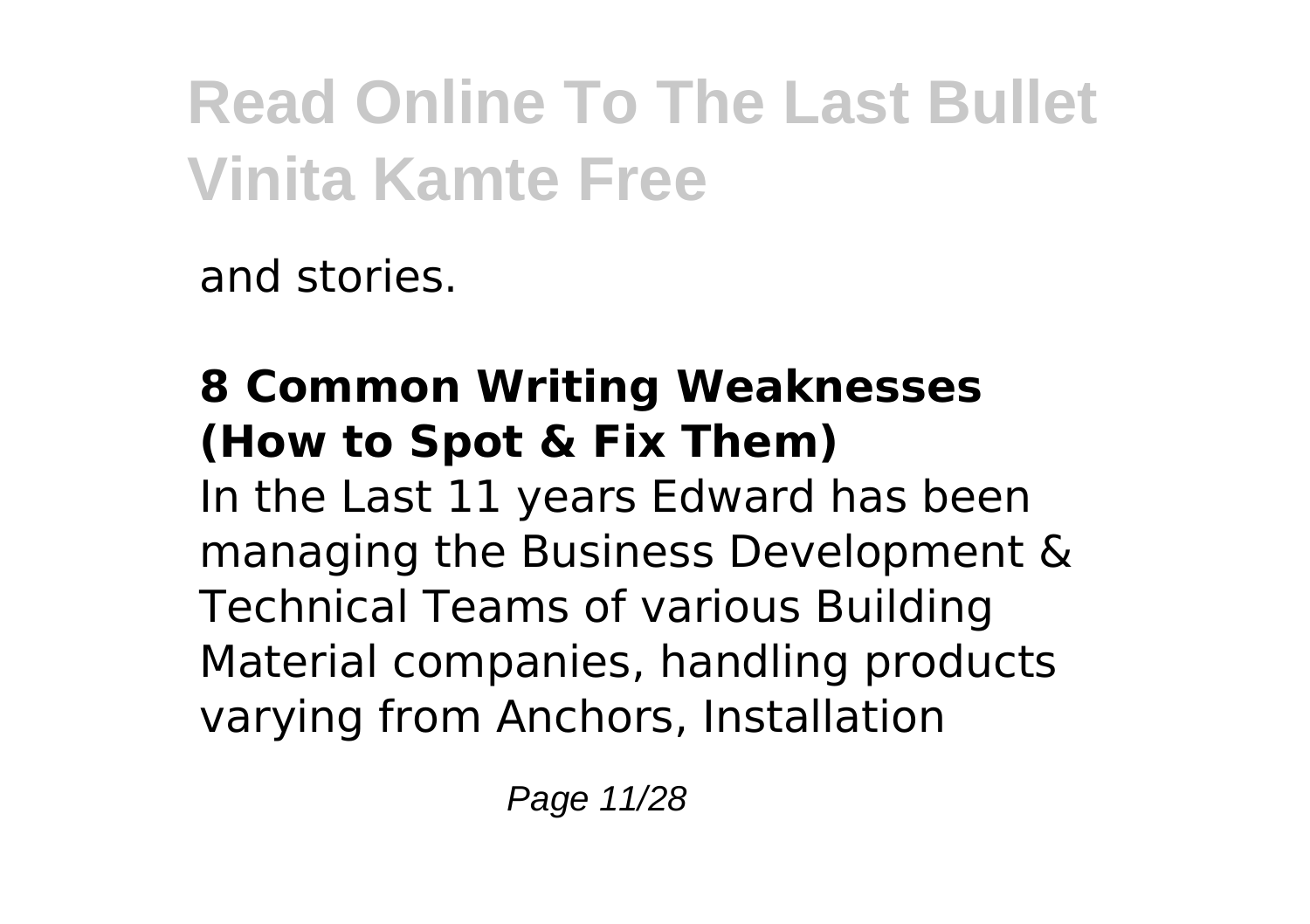systems, Firestop & Water Proofing. During his career he has also been associated with major Commercial & infrastructures projects across India with various applications, including Facade. He has been associated ...

#### **Zak World of Façades South Asia – Façade Conference in New Delhi**

Page 12/28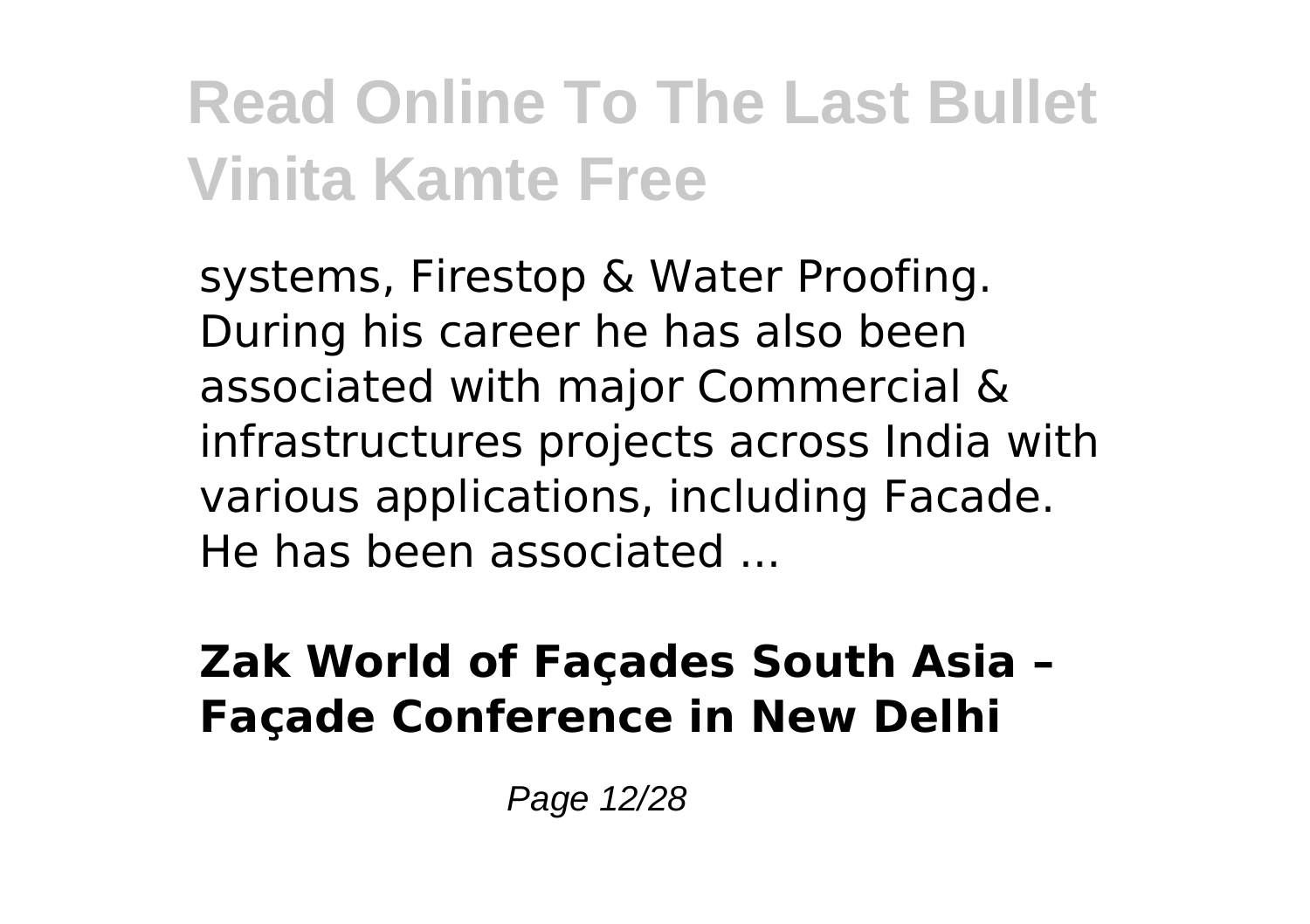At least 20 individuals with Oklahoma ties are included in a list of alleged abusers that have been made public by the Southern Baptist Convention.. The denomination's Executive Committee delivered on its promise to disclose the list, which was released shortly before 9 p.m. Thursday. According to an independent sexual abuse report on the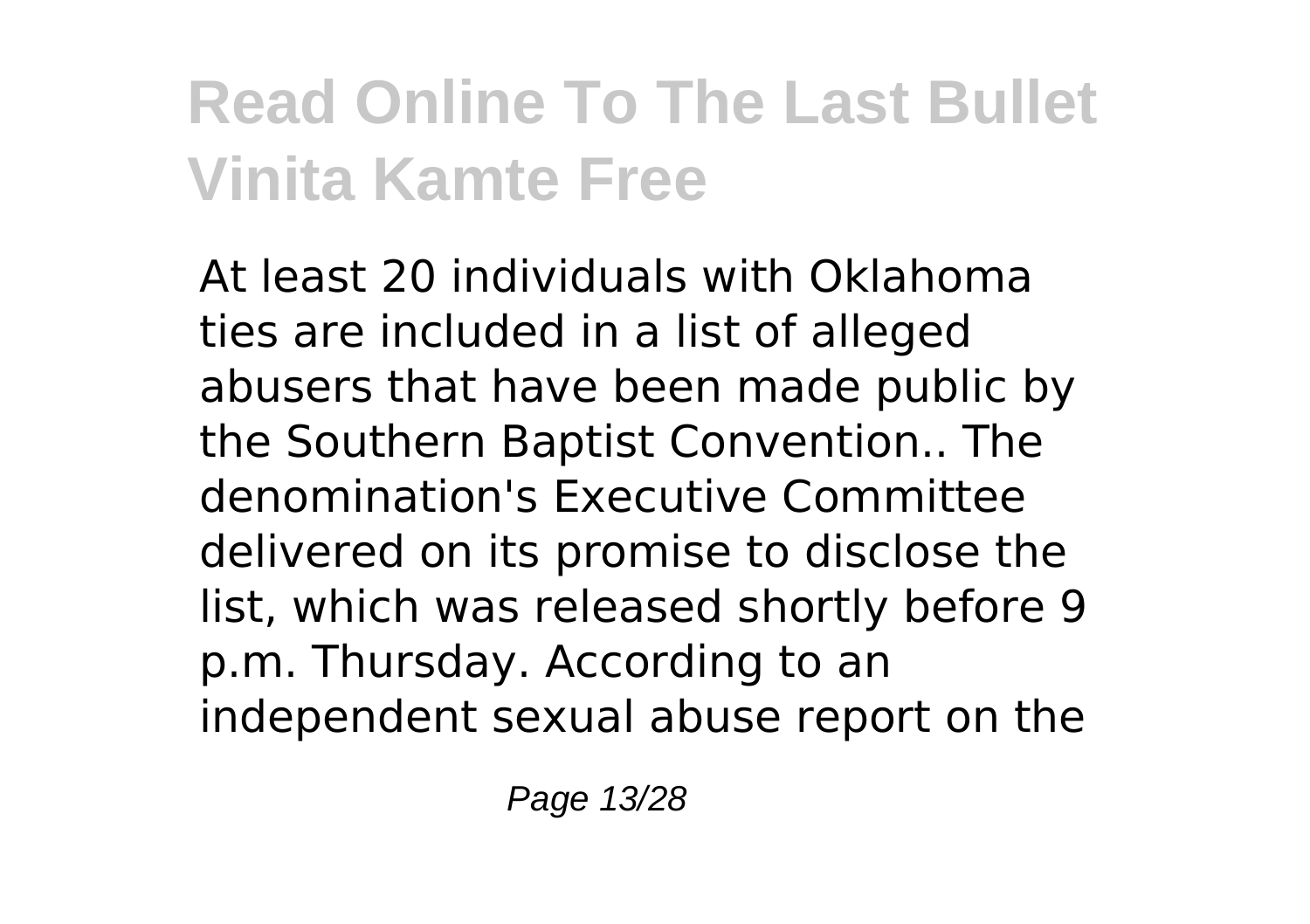denomination's handling of sexual abuse allegations ...

#### **Southern Baptists' list of alleged abusers contains at least 20 people**

**...**

They were last heard from eleven days earlier and one of their employees, Daljeet "Hari" Gobin, had reportedly

Page 14/28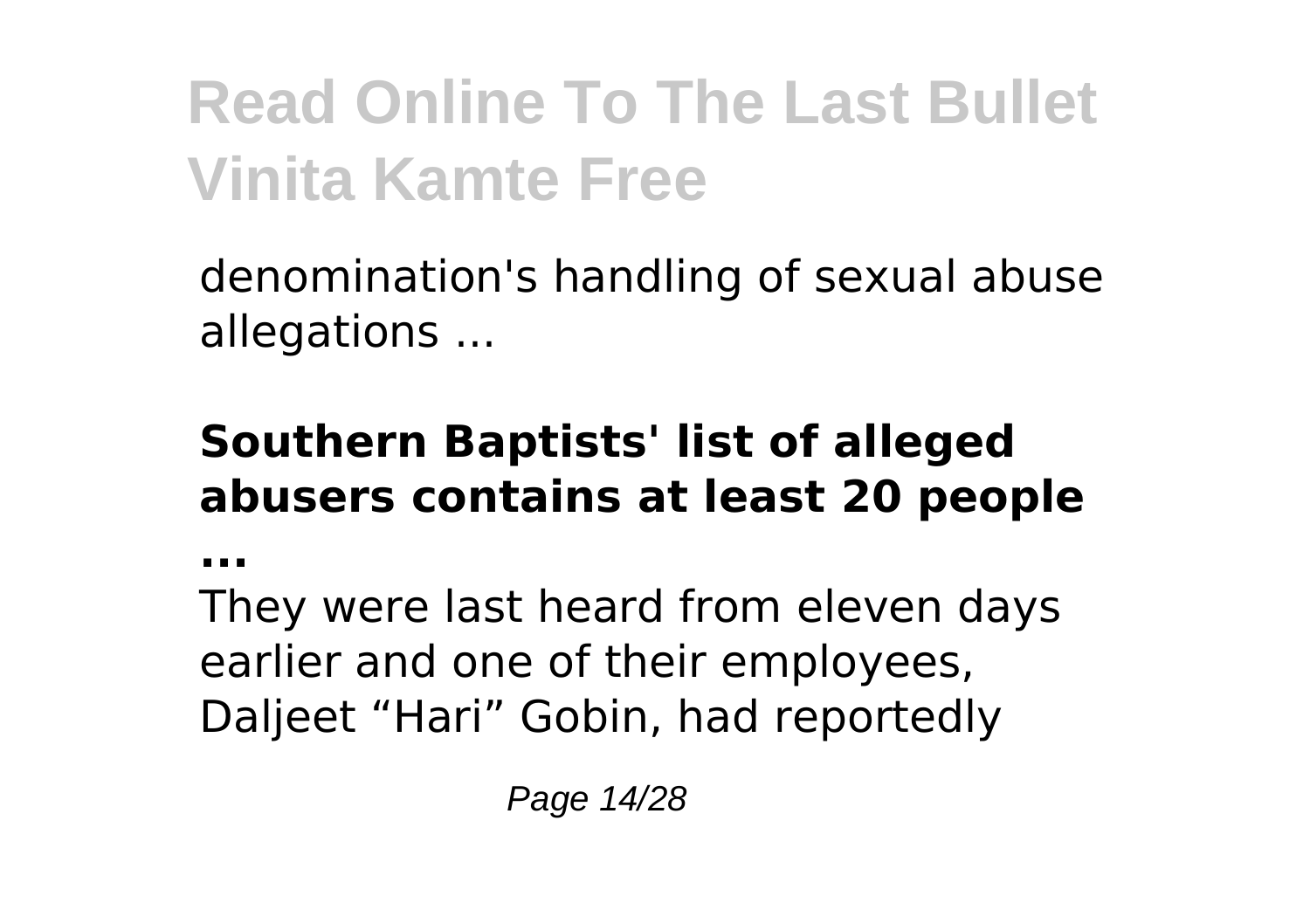shared a story […] Read More. The Trail Went Cold – Episode 249 – Sarah Saganitso. October 27, 2021 October 27, 2021 Magill Foote. June 12, 1987. Flagstaff, Arizona. After finishing her shift at the Flagstaff Medical Center, 40-year old Navajo woman Sarah Saganitso never ...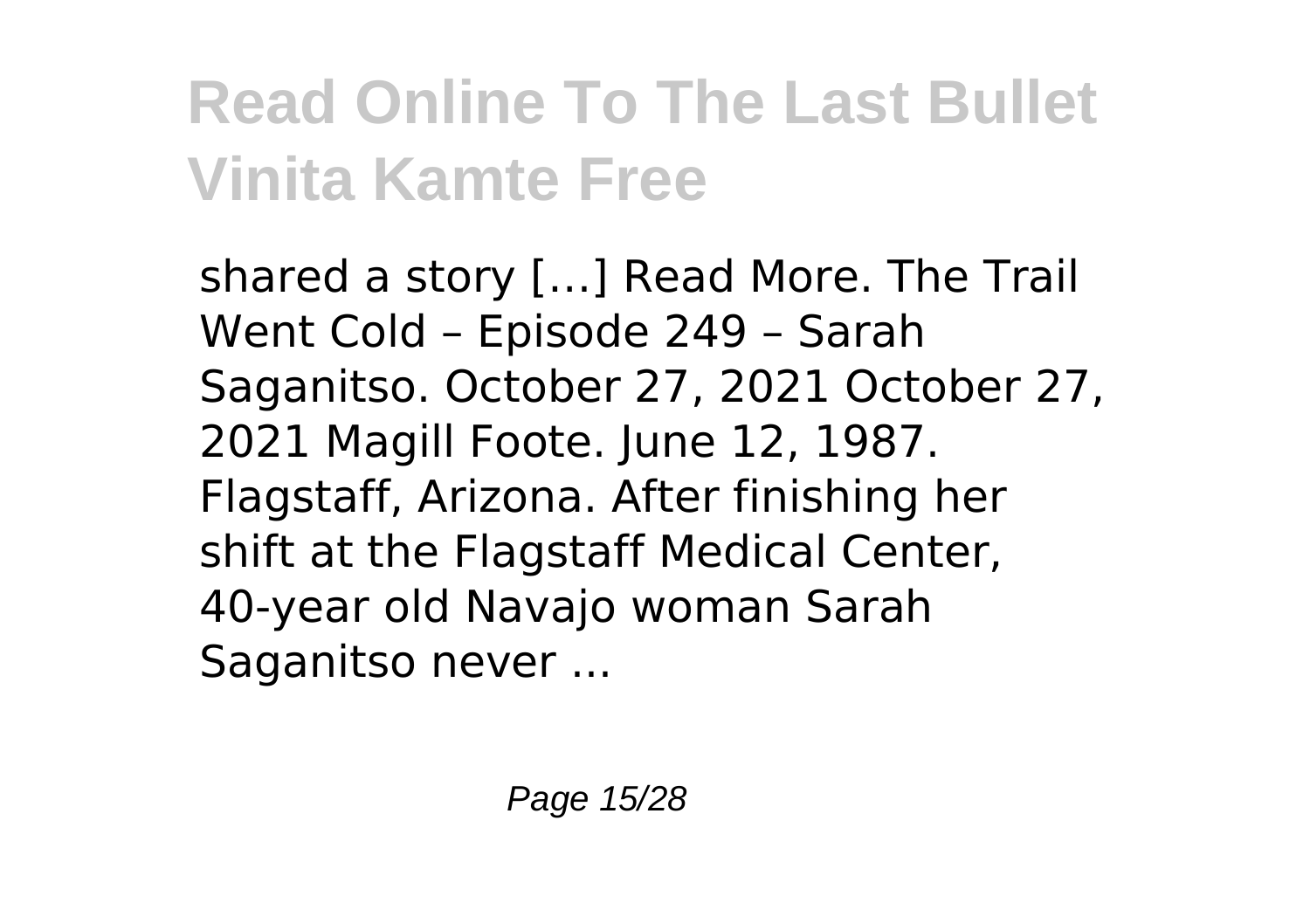#### **The Trail Went Cold – A true crime podcast hosted by Robin Warder** The last organized resistance came from gunmen in the Mount Zion Baptist Church tower. When they refused to come out, the new church, valued at \$80,000, was set on fire.

#### **Reflecting one year later on the**

Page 16/28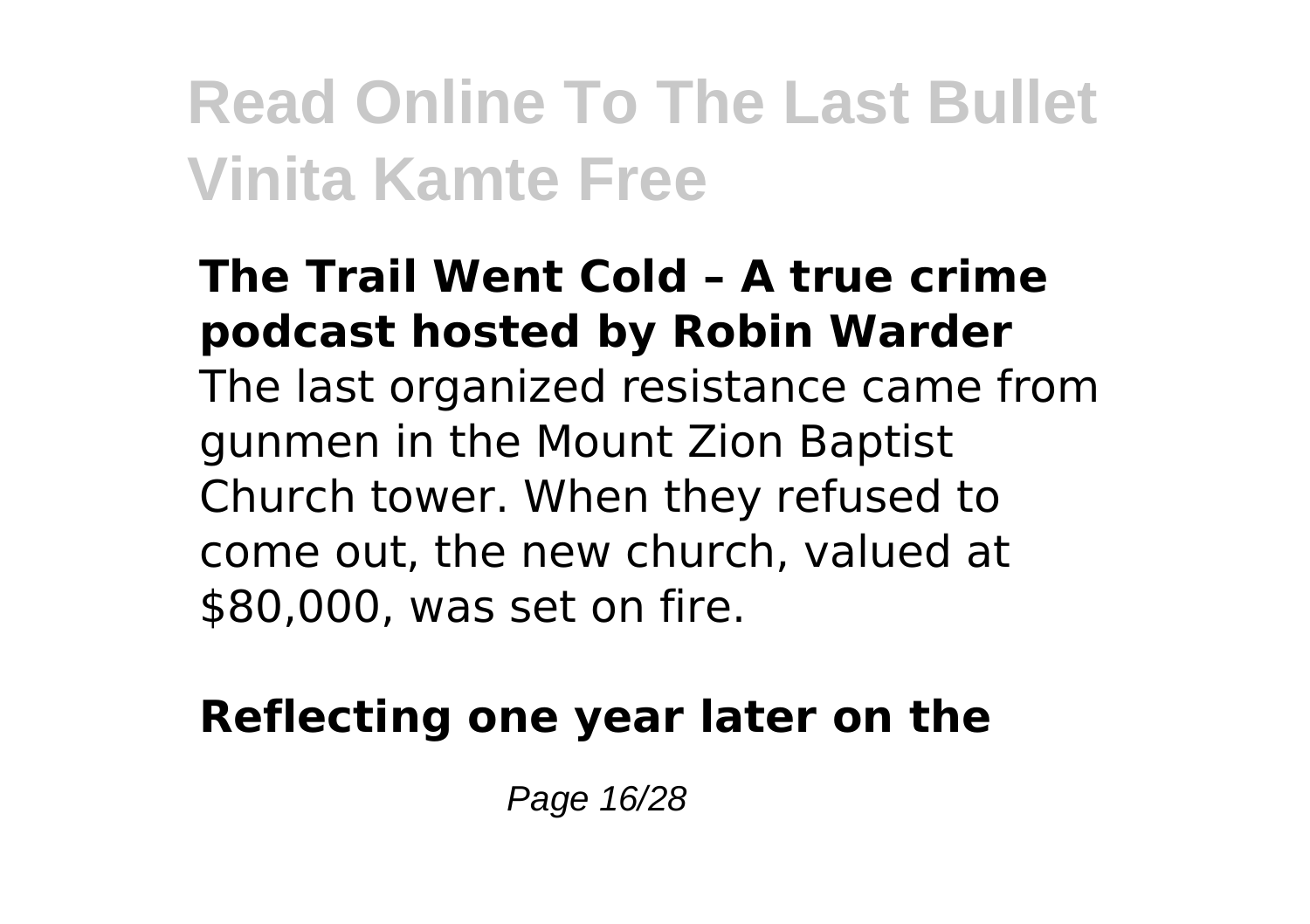#### **Tulsa Race Massacre centennial** The last organized resistance came from gunmen in the Mount Zion Baptist Church tower. When they refused to come out, the new church, valued at \$80,000, was set on fire.

#### **Timeline: The 1921 Tulsa Race Massacre | History | tulsaworld.com**

Page 17/28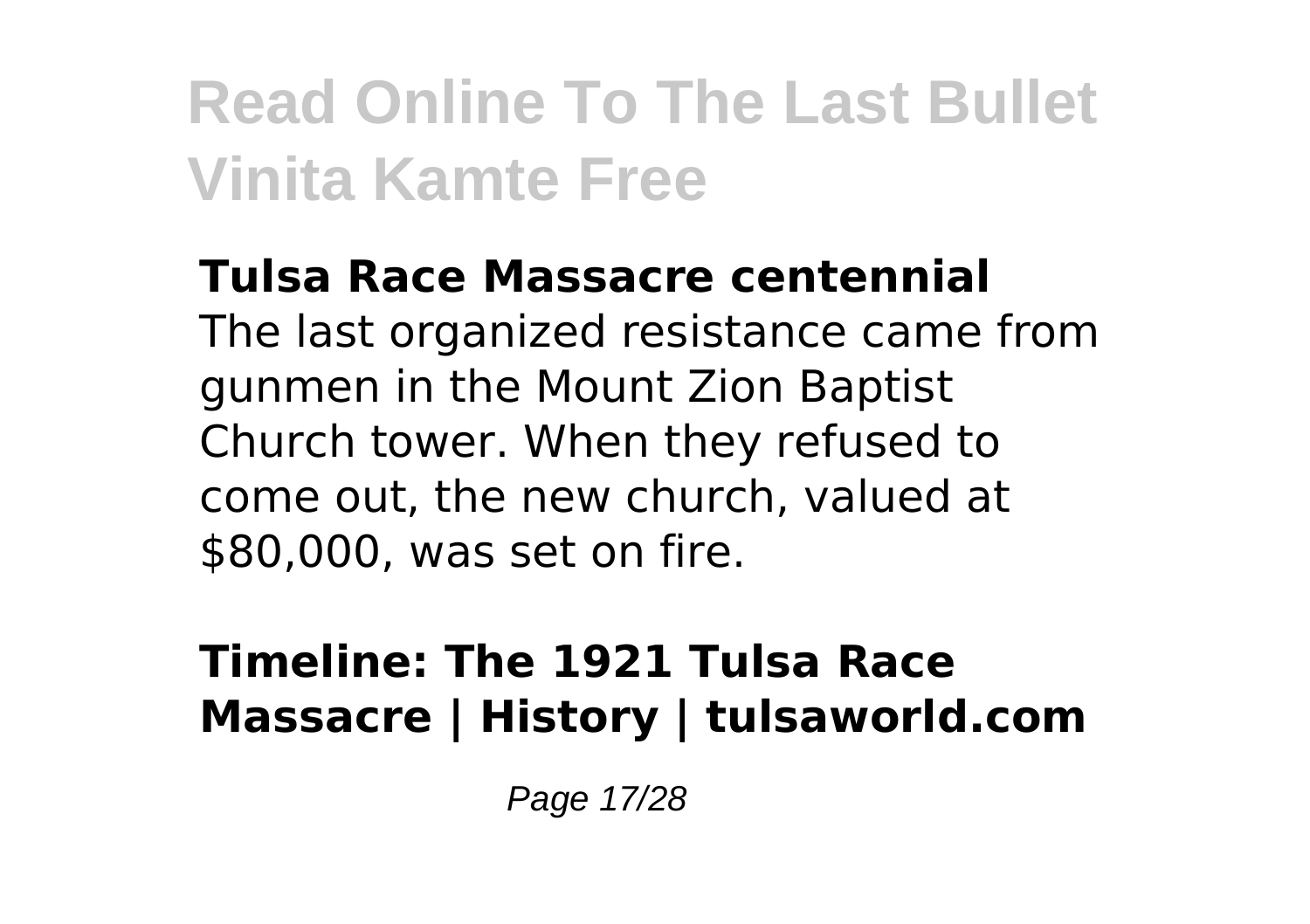Made a batch last night and am currently making 2 more right now! Perfect amount of sweetness and you can really taste the cinnamon which is great. Jenn — March 26, 2021 @ 6:13 pm Reply. So yummy! We love how moist and creamy the texture was and we could taste the cinnamon and chocolates. MORganic — March 12, 2021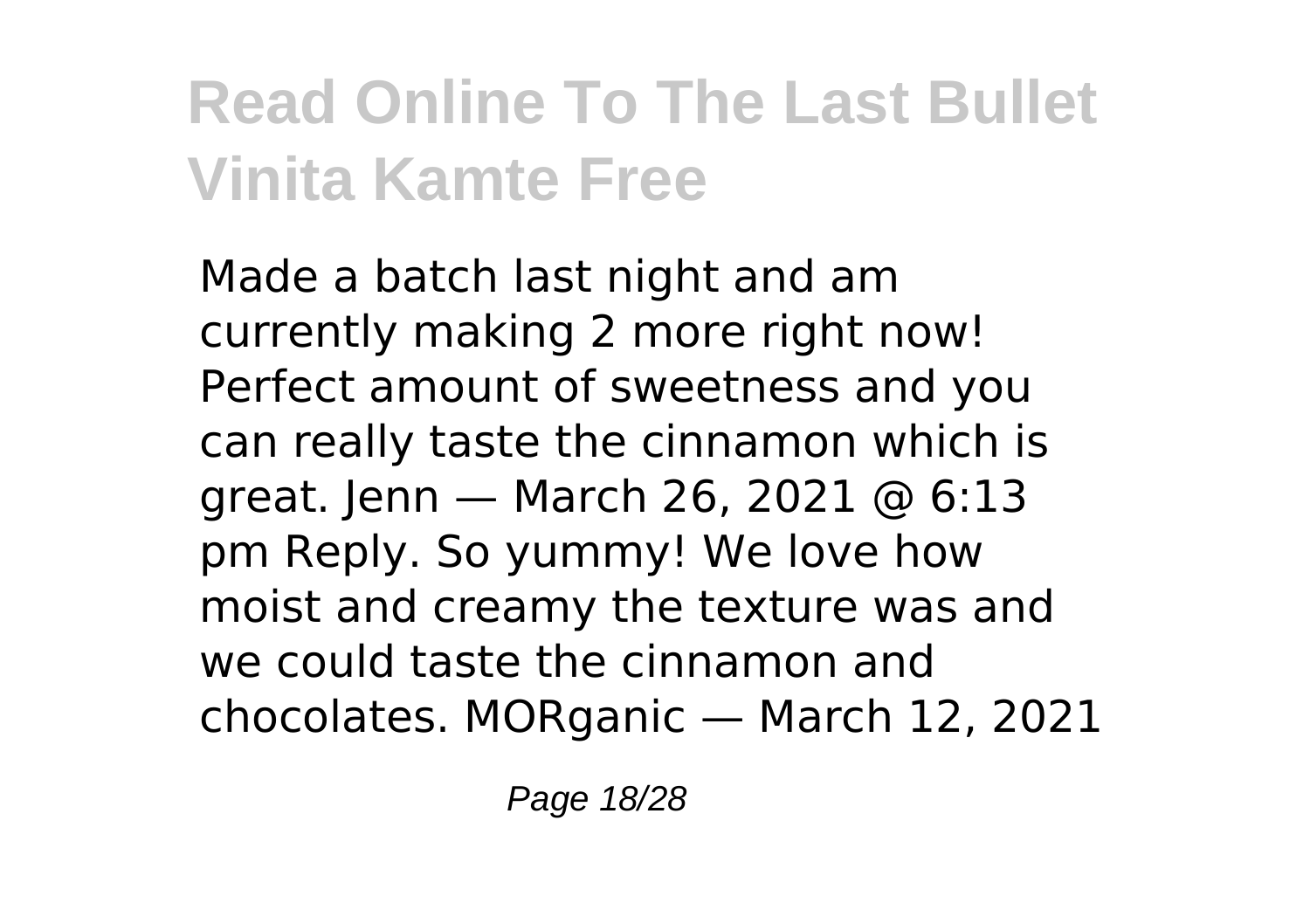@ 2:18 pm Reply. Can you use white flour instead of wheat flower? The Food

#### **Skinny Oatmeal Chocolate Chip Cookies - The Food Charlatan**

...

11Find the last digit of the product 8743 x 7156 x 7567 x 8452 a) 3 b) 6 c) 4 d) 2. 12.Two numbers in binary system are

Page 19/28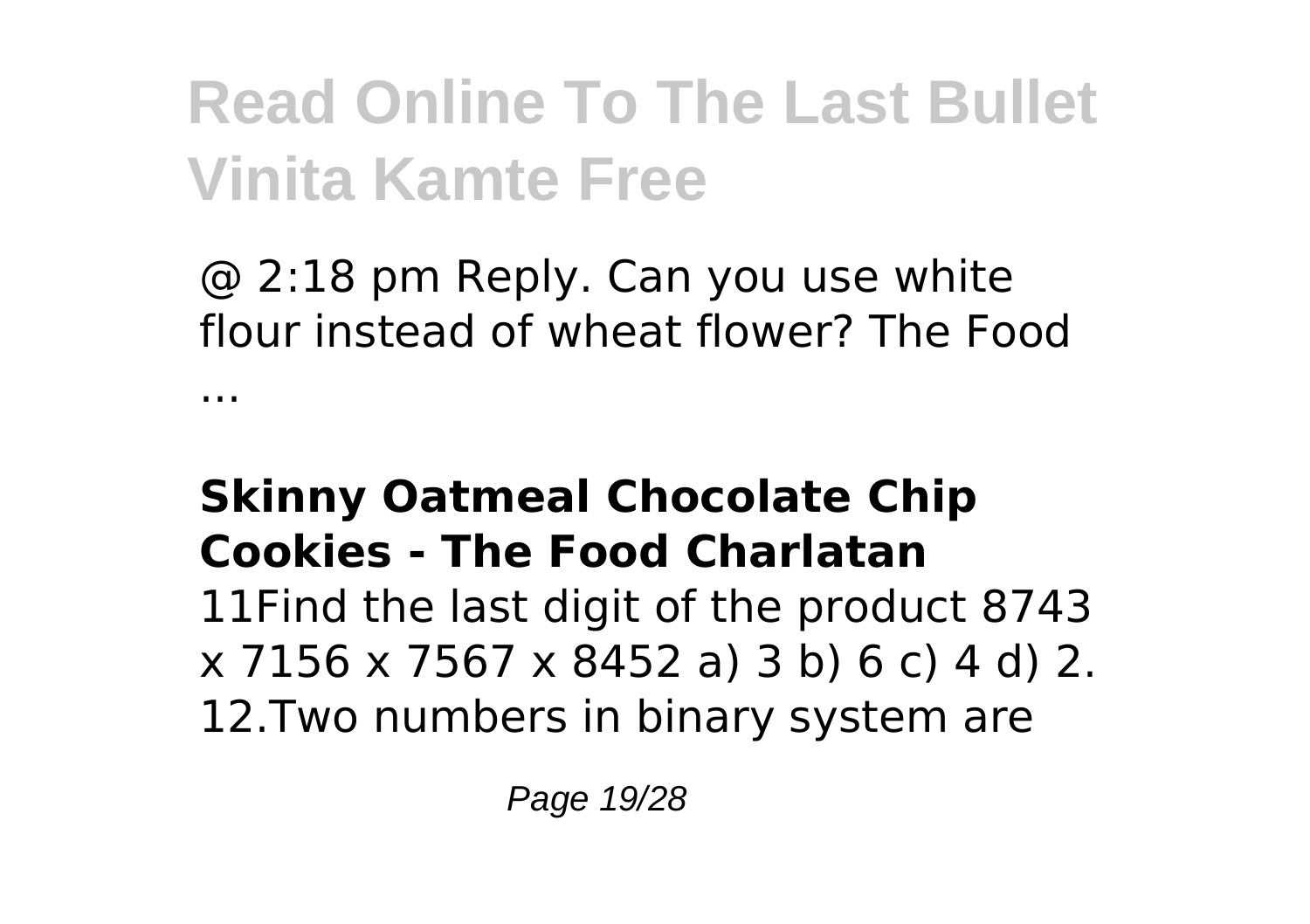110010011 and 101010101. Find their difference in decimal system. a) 66 b) 56  $c$ ) 65 d) 62, 3. The side of a square is decreased by 10%. What is the percent of change in area? a) 20% decrease b) 100% decrease c) 19% decrease d) 21% decrease. 14.In an examination, 22% students ...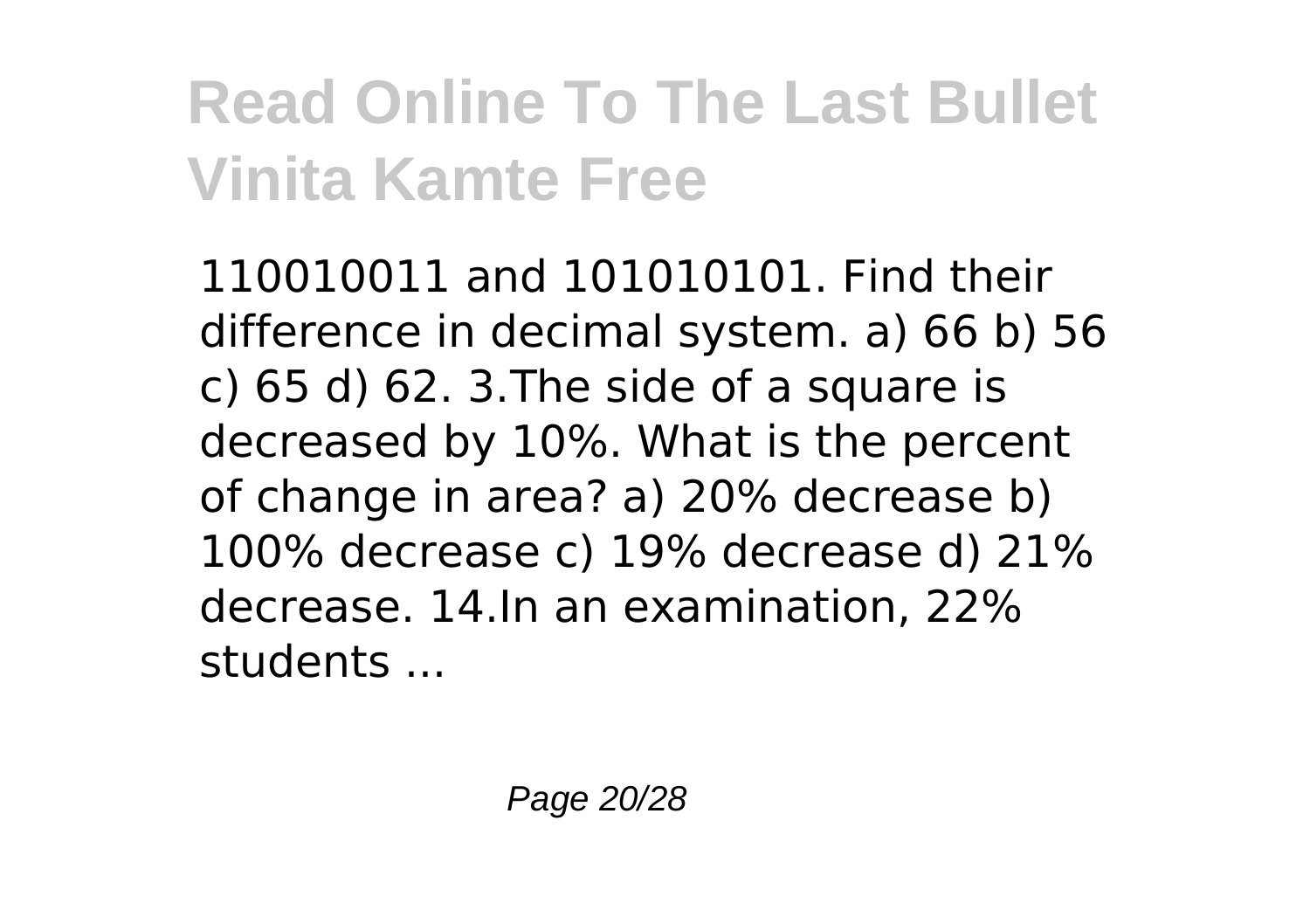#### **IBPS clerical Numerical ability questions - iExamworld Online Learning ...**

The low temperature at Vinita plummeted to 27 degrees below zero. This temperature would later be tied in the city of Watts in January, 1930, and at Blackwell and Medford in February, 2011. The negative 27-degree reading is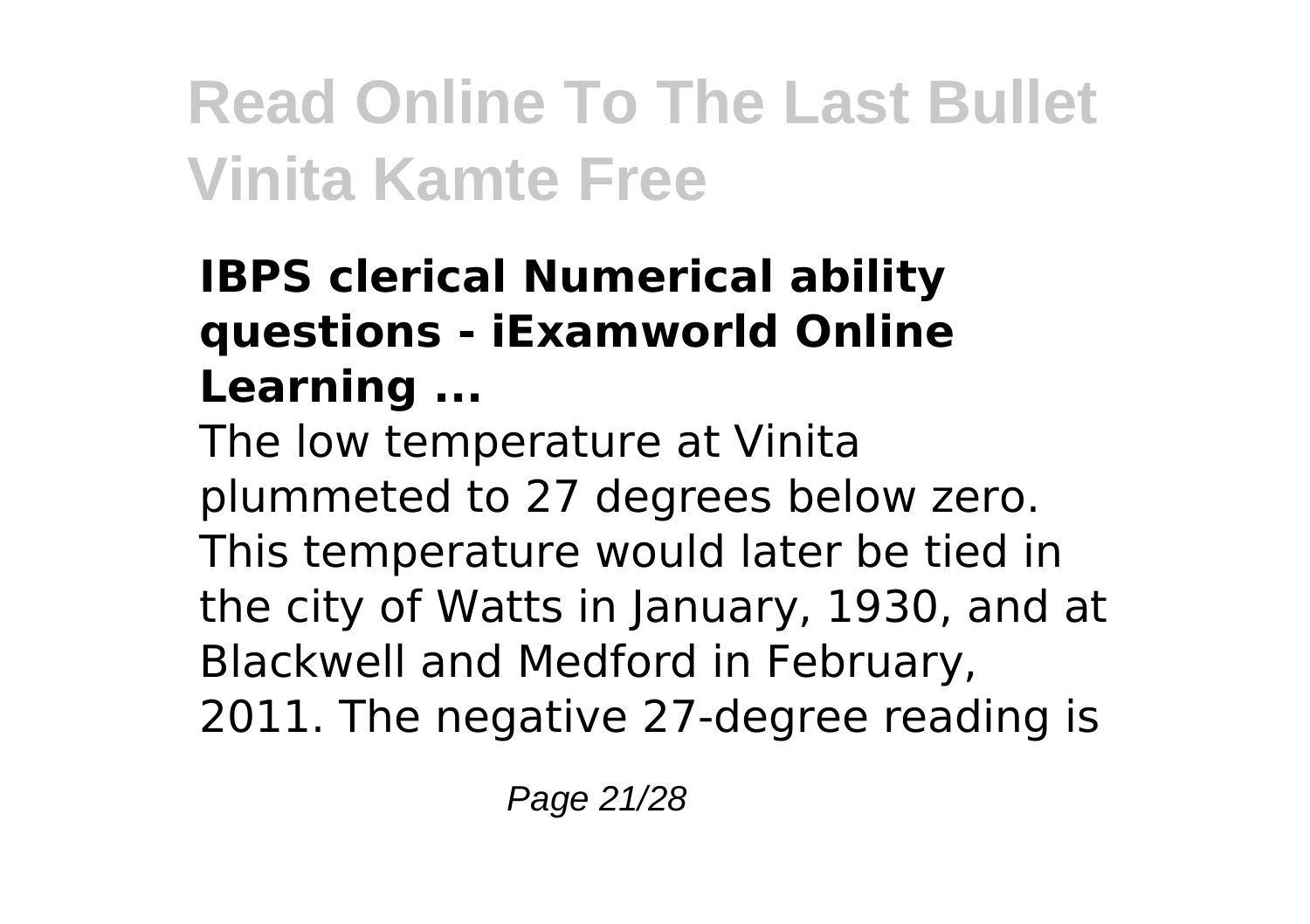low enough to be the 2nd lowest temperature on record in Oklahoma. The coldest is negative 31 degrees, recorded at Nowata on February 10th, 2011. On this date in 2017 ...

#### **Daily Historical Weather Information for the NWS Norman Forecast Area**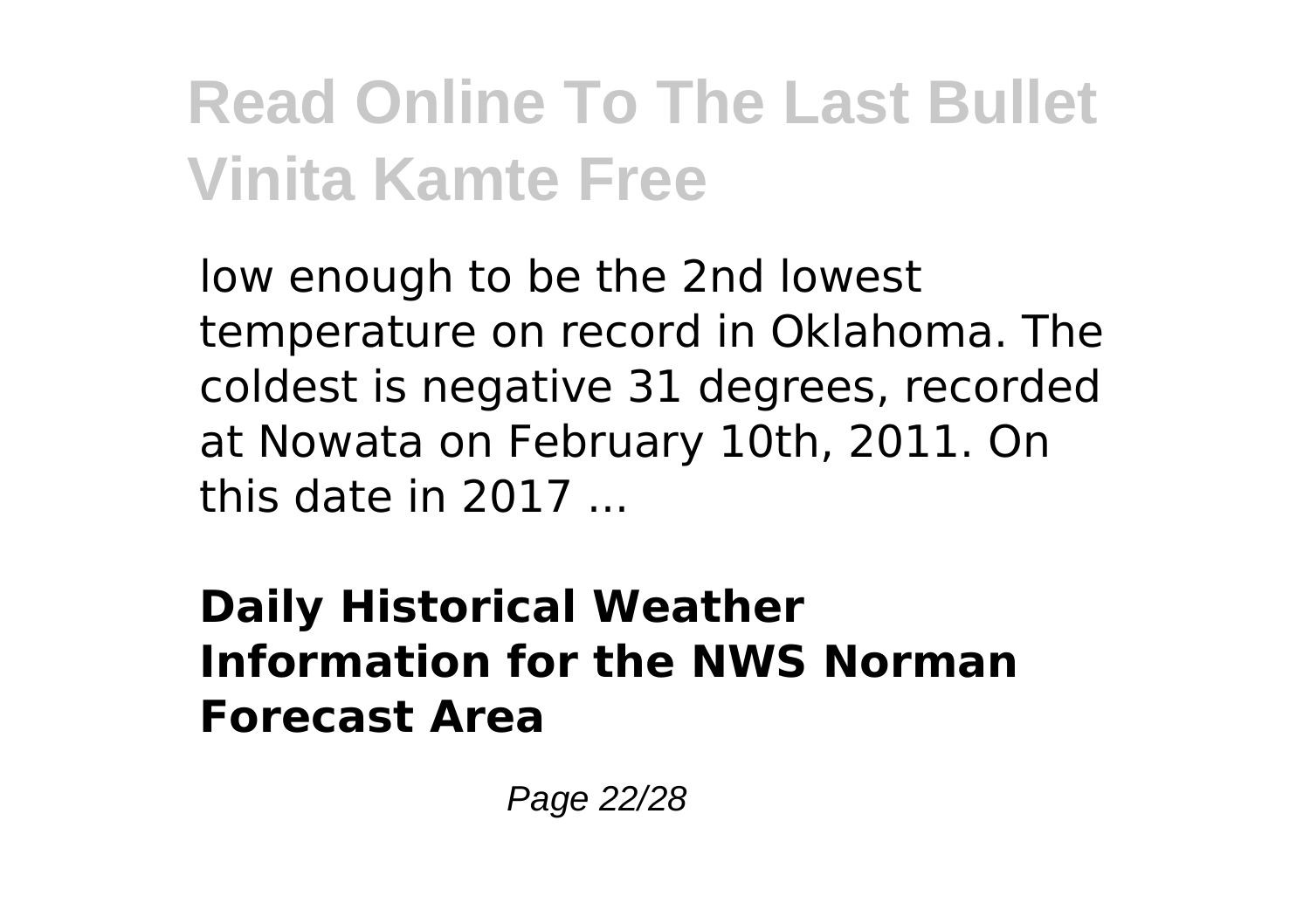Lipid nanoparticles (LNPs) have emerged across the pharmaceutical industry as promising vehicles to deliver a variety of therapeutics. Currently in the spotlight as vital components of the COVID-19 mRNA vaccines, LNPs play a key role in effectively protecting and transporting mRNA to cells. Liposomes, an early version of LNPs, are a versatile

Page 23/28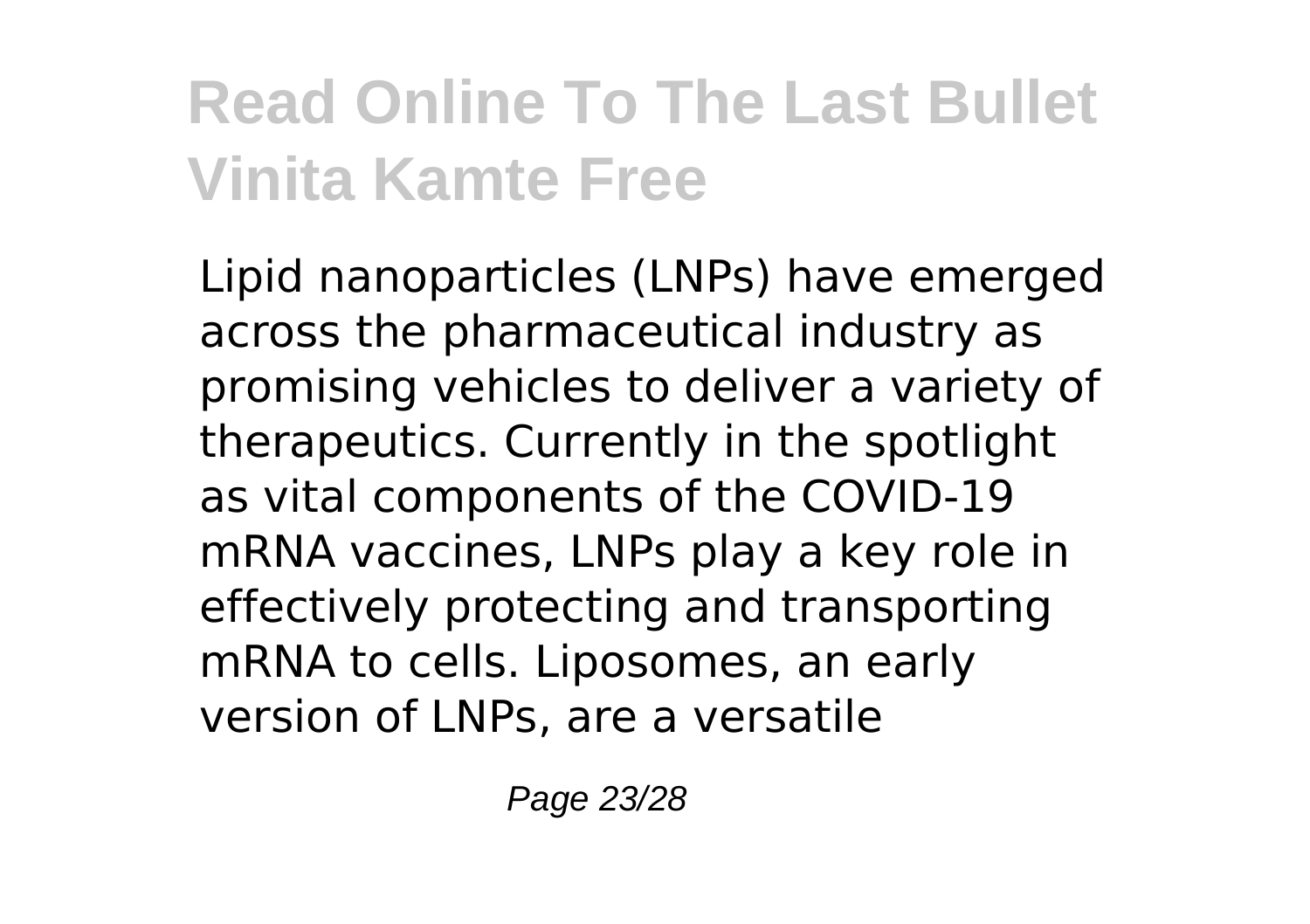nanomedicine delivery platform. A number of ...

#### **Lipid Nanoparticles─From Liposomes to mRNA Vaccine Delivery, a ...**

diff --git a/core/assets/vendor/zxcvbn/zxc vbn-async.js b/core/assets/vendor/zxcvb n/zxcvbn-async.js new file mode 100644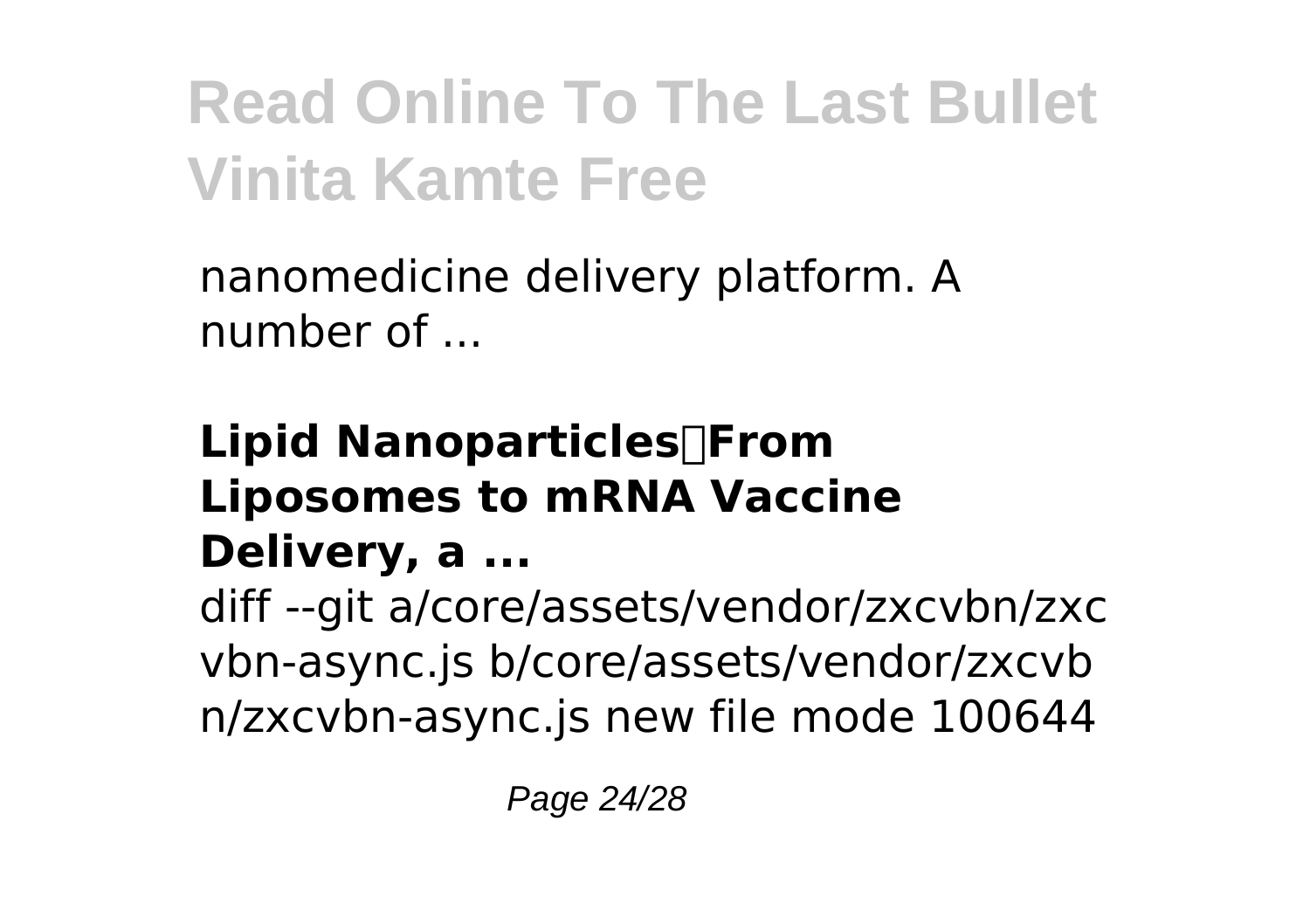index 0000000..404944d --- /dev/null  $+ + + b$  ...

#### **Drupal - Open Source CMS | Drupal.org**

1,288 Followers, 394 Following, 26 Posts

- See Instagram photos and videos from Abdou A. Traya (@abdoualittlebit)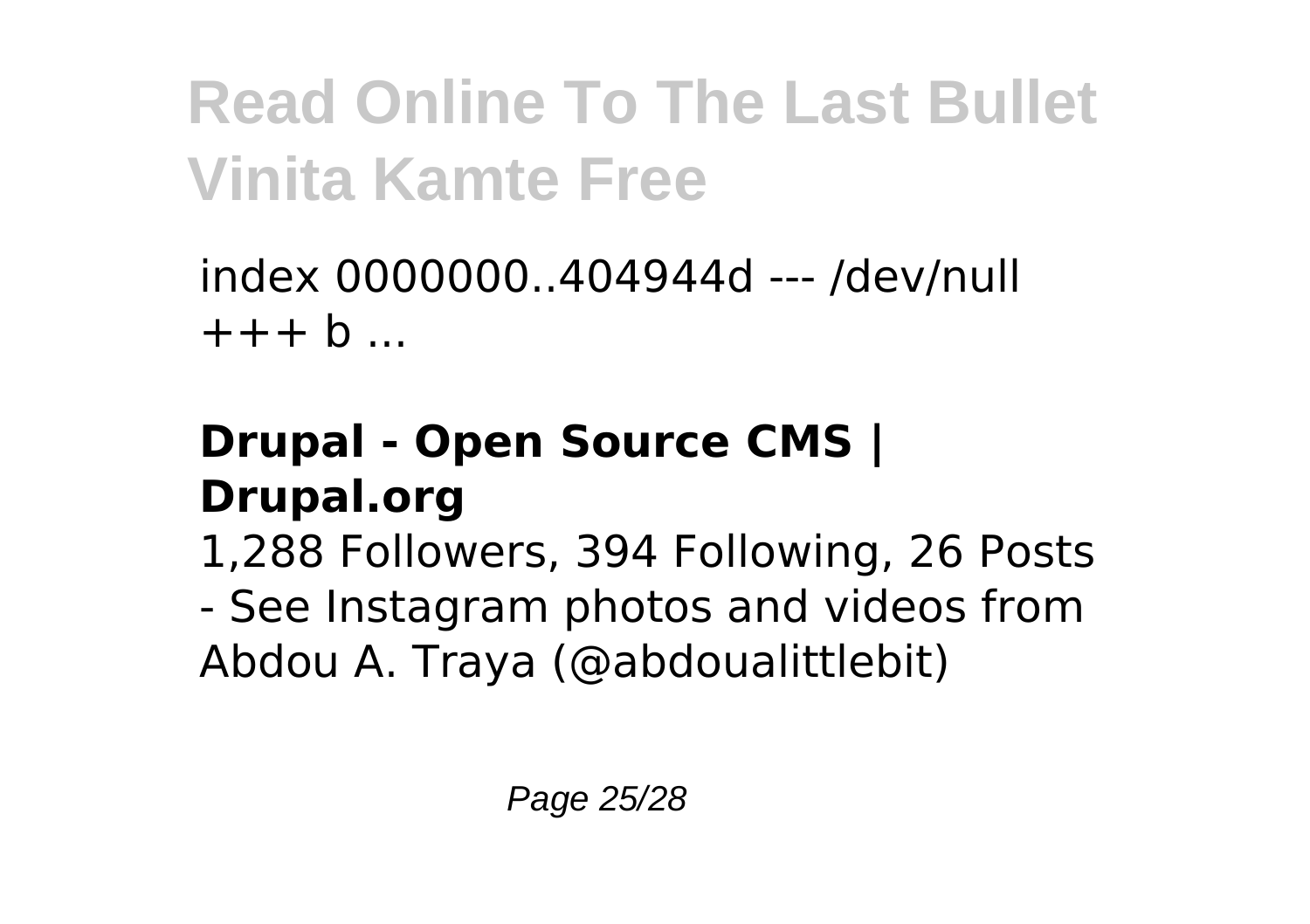#### **Abdou A. Traya's (@abdoualittlebit) profile on Instagram • 26 posts** UNK the , . of and in " a to was is ) ( for as on by he with 's that at from his it an were are which this also be has or : had first one their its new after but who not they have

#### **Stanford University**

Page 26/28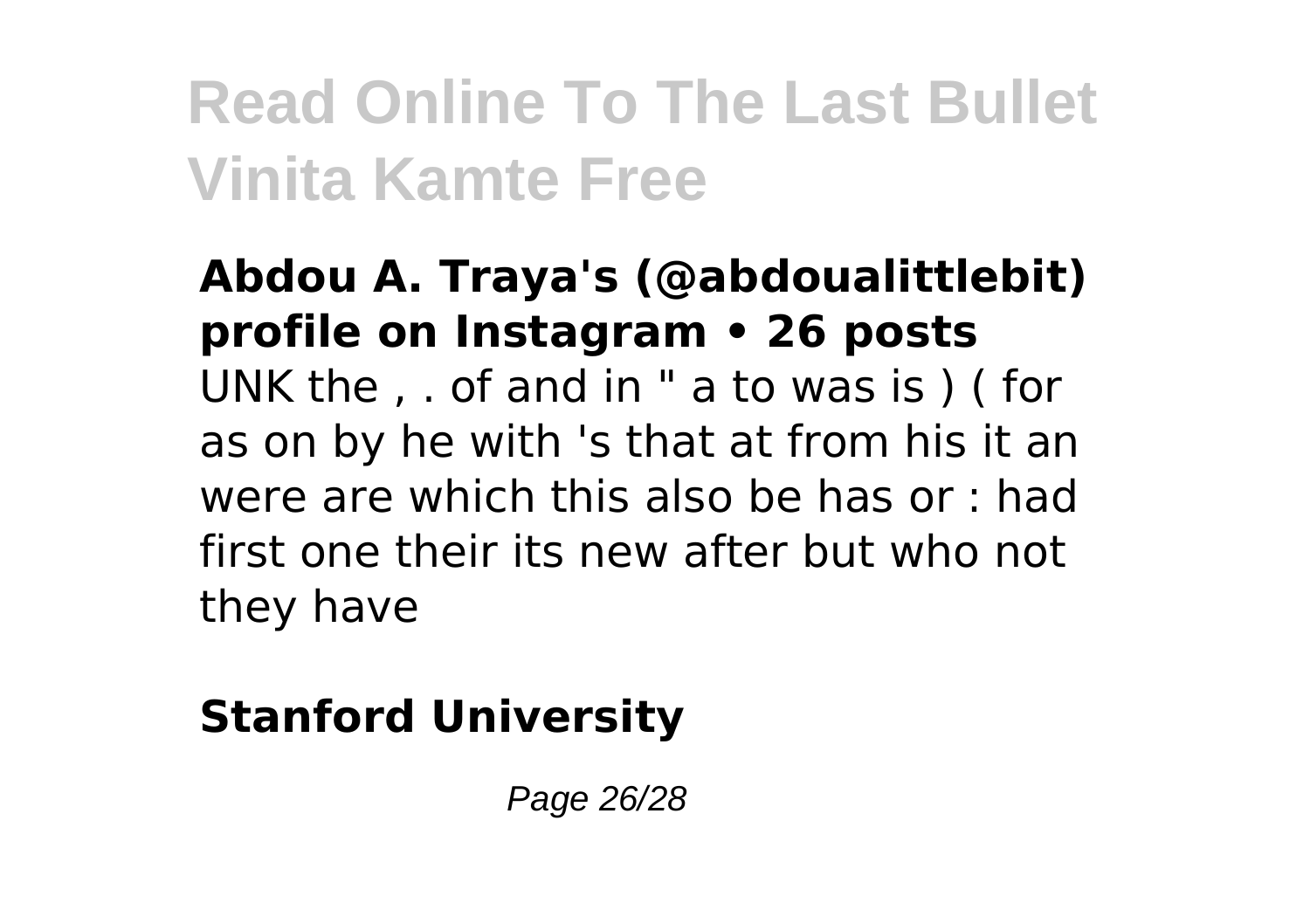Full member Area of expertise Affiliation; Stefan Barth: Medical Biotechnology & Immunotherapy Research Unit: Chemical & Systems Biology, Department of Integrative Biomedical Sciences

Copyright code:

Page 27/28